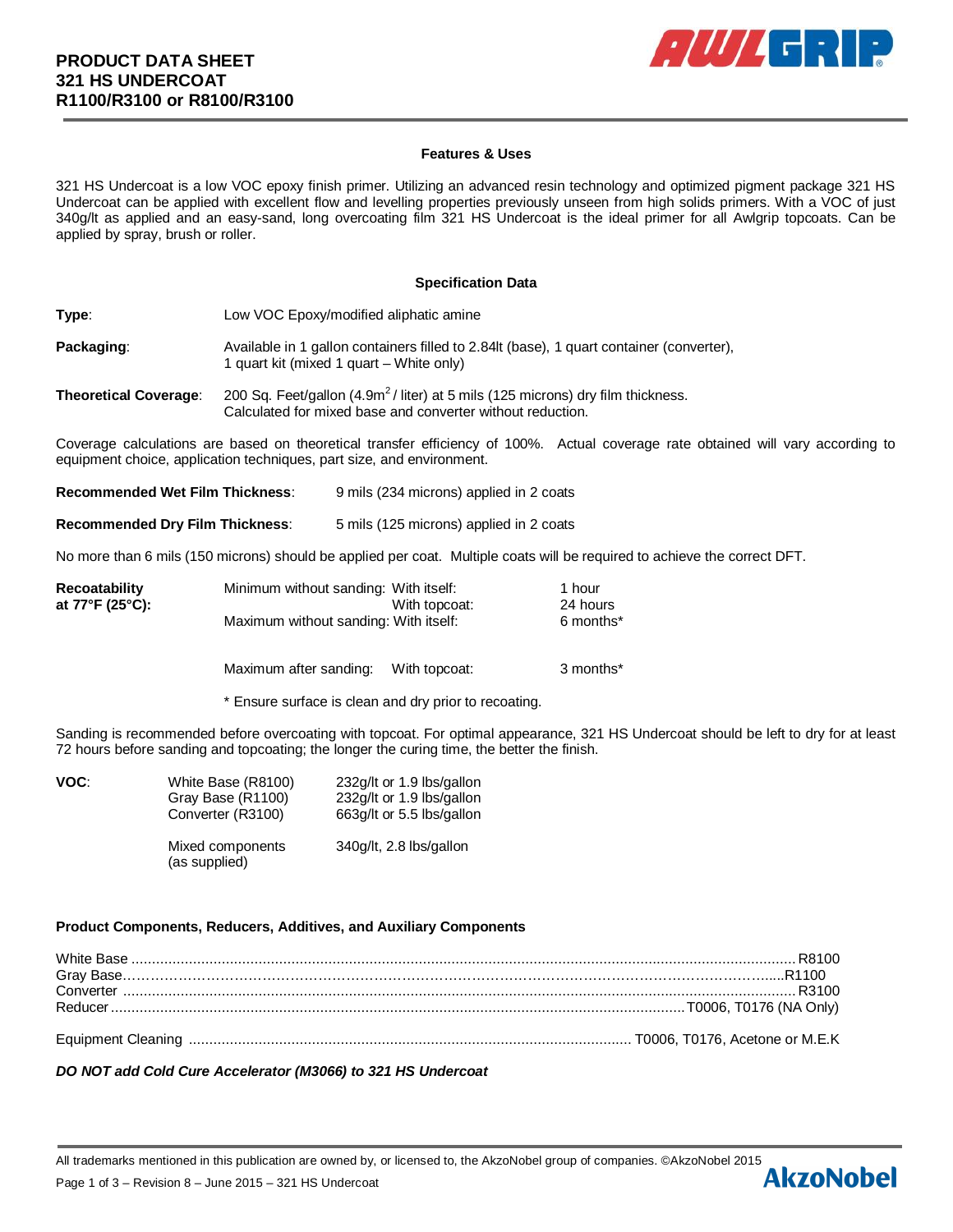

# **Application Equipment**

# **BRUSH AND ROLLER**

Brushes must be recommended for use with solvent containing epoxy or urethane coatings. Natural bristle brushes work best. Do not use products recommended for water based coatings. Roller covers have similar requirements. They can be either foam or conventional mohair type, but must be solvent resistant.

Corona Brushes (813-885-2525) and Redtree Industries (973-481-0200) are good sources for brushes and roller covers. The Corona Urethaner or Redtree Chinese Ox would do a good job with 321 HS Undercoat

Brush/roller application is not recommended over large areas due to appearance reasons. Brush/roller application is suitable for stripe coating and small areas only.

#### **SPRAY EQUIPMENT**

## *Pressure Pot System Gravity Fed System*

Tip Size: 1.6-1.8 mm Tip Size: 1.6-2.0 mm Pressure at Tip: To match flow rate Pressure at Tip: 2.5 Bar (36 psi) Fluid Flow: 250-300g/min Fluid Flow: 250-300g/min

WARNING: High pot pressure could cause adverse coating defects. Air Assisted Airless should not be used at higher pressures/flow rates than specified here. Contact Technical Service Representative for further advice.

#### *Air Assisted Airless System*

Tip Size: #6 Pressure at Tip: 1.8 Bar (26 psi) Fluid Flow: 250-300g/min

## **Surface Preparation**

**Fiberglass/Gelcoat Substrates:** Sand with 100-150 grit paper. See Application Guide for further information.

**Aluminum Substrates:** Sandblast or grind to a 2-3mils (50-75µm) profile, 100% clean silver color. Alternatively, on small parts/components, prime with Wash Primer CF. Apply product within 8 hours of completion of surface preparation. See Application Guide for further information.

**High Build/Ultra Build Substrates:** Sand with 240 or finer grit paper.

**Sanding:** Can be sanded after 16 hours (77°F/25°C). Once fully cured, 321 HS Undercoat should be sanded to a smooth surface using 320 or finer grit paper. The final film should be free of texture. Powdered guide coats can be used if required to ensure sanding is thoroughly completed.

## **Mixing and Reduction**

Thoroughly stir base component before mixing with converter Spray/Brush/Roll: Mix by volume three parts of base to one part of converter e.g. 3 : 1, R8100 or R1100 : R3100. Induction Time after Mixing: **This product should be used immediately after mixing.**

Mix base and converter thoroughly to achieve a smooth, homogenous mixture.

Reduction: Reduce with 15% of T0006 or T0176.

Pot Life at 77°F (25°C)/50% R.H: approx. 1.25 hours, 60°F (15°C)/50% RH: approx 1.5 hours, 95°F (35°)/50% R.H approx 0.75 hours. Higher temperatures may shorten pot life.

All trademarks mentioned in this publication are owned by, or licensed to, the AkzoNobel group of companies. ©AkzoNobel 2015<br>Page 2 of 3 – Revision 8 – June 2015 – 321 HS Undercoat